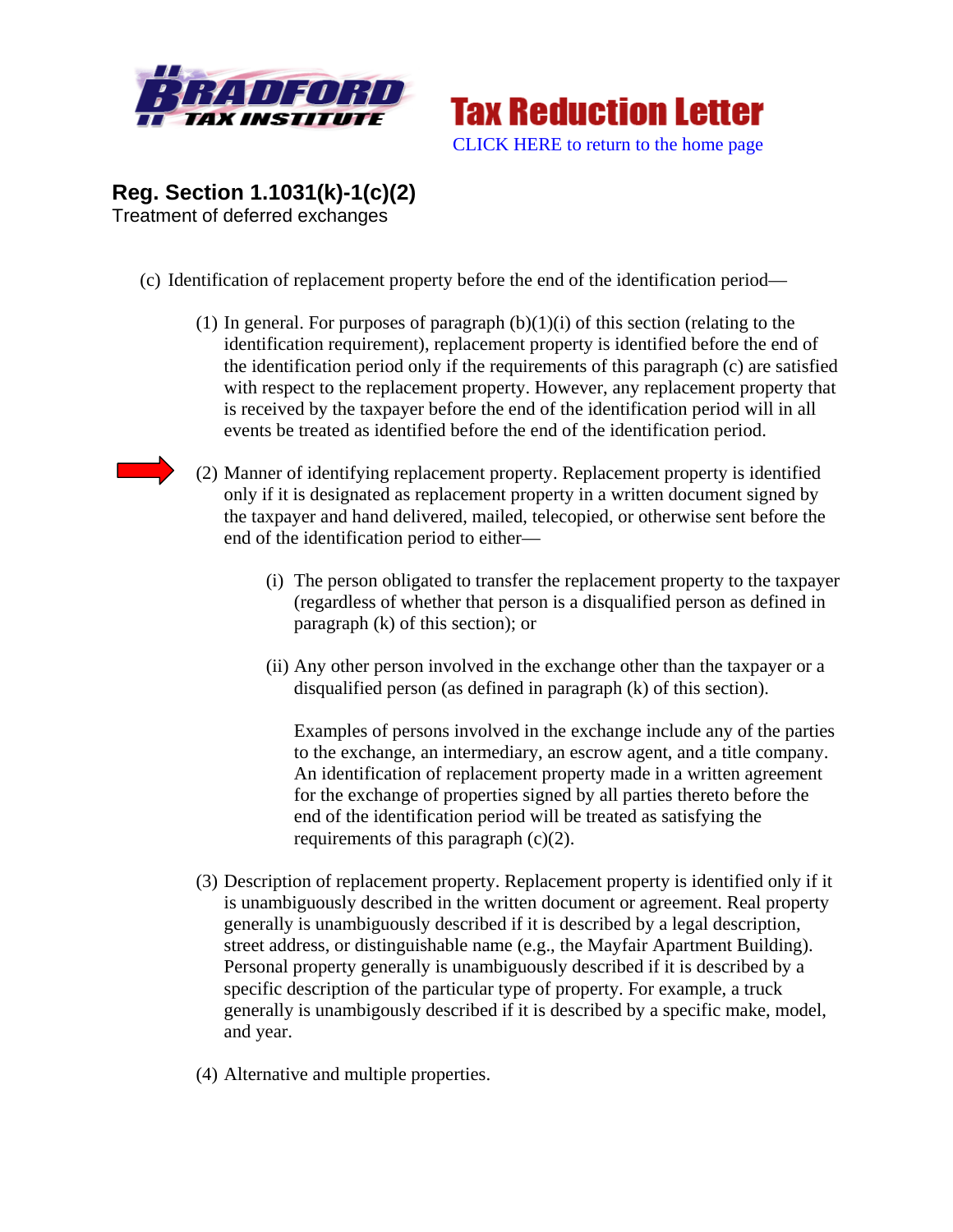- (i) The taxpayer may identify more than one replacement property. Regardless of the number of relinguished properties transferred by the taxpayer as part of the same deferred exchange, the maximum number of replacement properties that the taxpayer may identify is—
	- (A)Three properties without regard to the fair market values of the properties (the "3-property rule"), or
	- (B) Any number of properties as long as their aggregate fair market value as of the end of the identification period does not exceed 200 percent of the aggregate fair market value of all the relinguished properties as of the date the relinguished properties were transferred by the taxpayer (the "200-percent rule").
- (ii) If, as of the end of the identification period, the taxpayer has identified more properties as replacement properties than permitted by paragraph  $(c)(4)(i)$  of this section, the taxpayer is treated as if no replacement property had been identified. The preceding sentence will not apply, however, and an identification satisfying the requirements of paragraph  $(c)(4)(i)$  of this section will be considered made, with respect to-
	- (A)Any replacement property received by the taxpayer before the end of the identification period, and
	- (B) Any replacement property identified before the end of the identification period and received before the end of the exchange period, but only if the taxpayer receives before the end of the exchange period identified replacement property the fair market vlaue of which is at least 95 percent of the aggregate fair market value of all identified replacement properties (the "95-percent rule").

For this purpose, the fair market value of each identified replacement property is determined as of the earlier of the date the property is received by the taxpayer or the last day of the exchange period.

(iii)For purposes of applying the 3-property rule, the 200-percent rule, and the 95-percent rule, all identifications of replacement property, other than identifications of replacement property that have been revoked in the manner provided in paragraph  $(c)(6)$  of this section, are taken into account. For example, if, in a deferred exchange, B transfers property X with a fair market value of \$100,000 to C and B receives like-kind property Y with a fair market value of \$50,000 before the end of the identification period, under paragraph  $(c)(1)$  of this section, property Y is treated as identified by reason of being received before the end of the identification period. Thus, under paragraph  $(c)(4)(i)$  of this section, B may identify either two additional replacement properties of any fair market value or any number of additional replacement properties as long